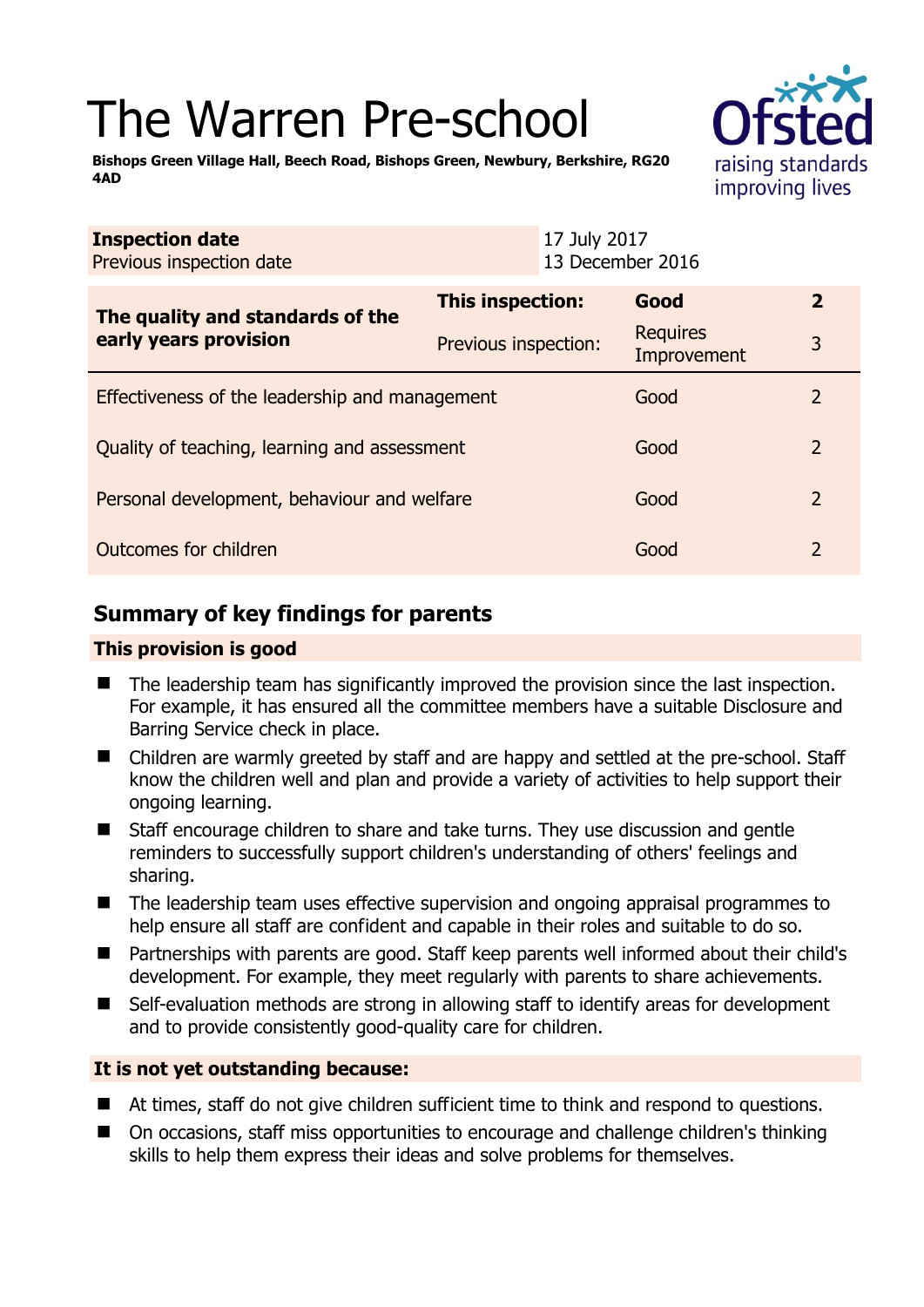# **What the setting needs to do to improve further**

#### **To further improve the quality of the early years provision the provider should:**

- $\blacksquare$  give children the time they need to think about and answer questions
- create more opportunities to challenge children's thinking, and encourage them to solve problems and come up with their own ideas.

## **Inspection activities**

- The inspector spoke to the children and observed their involvement in activities within the pre-school and outside.
- The inspector looked at a sample of children's records and discussed these with staff.
- The inspector took account of the views of parents spoken to on the day.
- The inspector looked at, and discussed, documentation in relation to safeguarding, risk assessments and daily attendance registers.
- The inspector undertook a joint observation with the manager.

**Inspector**  Tracy Bartholomew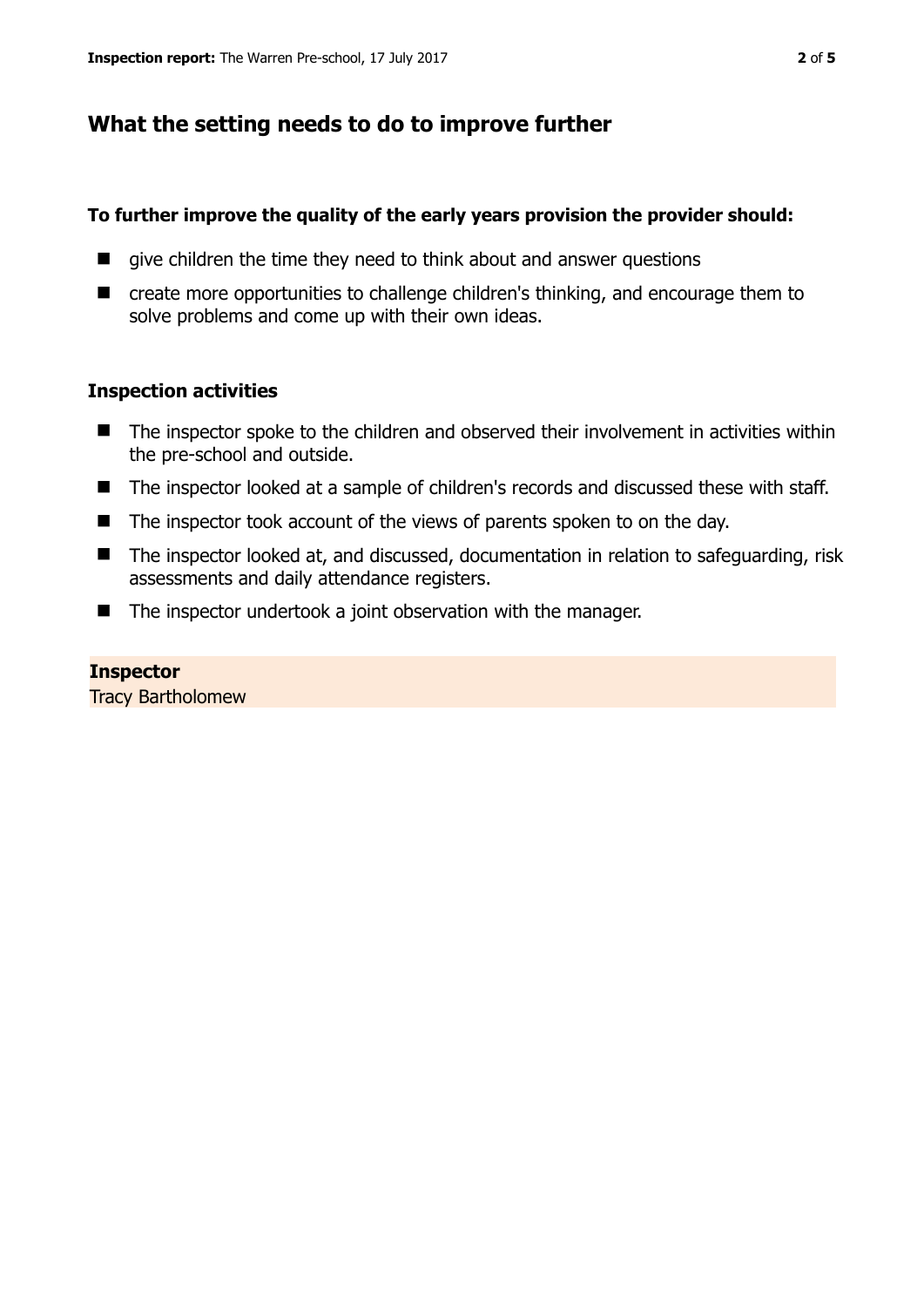# **Inspection findings**

#### **Effectiveness of the leadership and management is good**

Safeguarding is effective. The leadership team has met all actions set at the last inspection and staff have a good understanding of their roles and responsibilities to protect children's welfare. The manager provides good support to her staff. She works well with them and provides regular training to ensure their knowledge is up to date with current requirements. For example, staff learn about healthy eating, which has a positive impact on the health and well-being of the children. Staff benefit from a good induction process and ongoing support to aid their teaching strategies. For example, staff benefit from regular supervision and monthly meetings, which help them to discuss their key children and reflect on their progress to enhance learning and development. The management team monitors children's assessments well. This helps ensure any help required in the children's development is sought at the earliest stage, to meet children's individual needs.

#### **Quality of teaching, learning and assessment is good**

Staff set up the environment invitingly for the children and provide a varied range of activities based on children's interests, ages and developmental stages. Children are well occupied at the pre-school and enjoy a good range of activities which supports their imagination and creativity. For example, children enjoy exploring with oats and pasta, and have fun filling tubing to make gifts for their parents. Staff provide activities which interest and support the children's ongoing learning and development. For example, children of all ages participate in group times where they sing songs and use puppets to aid their enjoyment.

## **Personal development, behaviour and welfare are good**

Staff offer good support to the children and support their independence and social skills well. For example, children serve themselves snacks and chat socially to their friends as they eat. Staff support children's understanding about healthy lifestyles well. For example, as children come in from a nature walk, picking up items of interests, staff talk to the children about the importance of washing their hands to remove the dirt and germs. Staff help children to learn how to keep themselves safe. For instance, they remind children of the rules of why walking feet are needed inside.

## **Outcomes for children are good**

Children of all ages show good progress in their development and demonstrate strong skills that prepare them for school. Children learn to listen and concentrate well. For example, they respond well to stories read to them and help to tidy up when they are informed it is time. Children are creative and enjoy exploring and trying things for themselves. For example, they explore with binoculars and play music creatively with the instruments.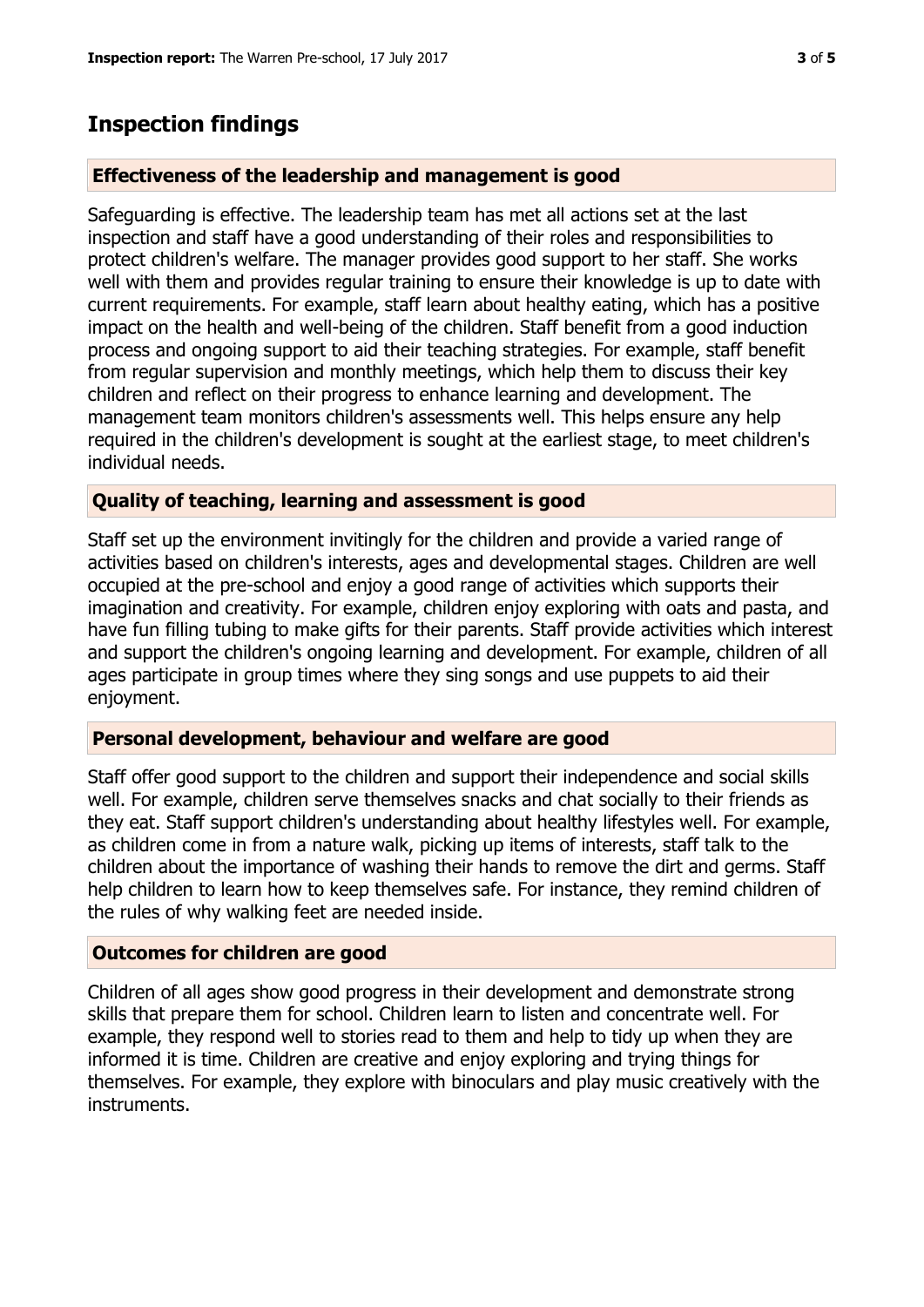## **Setting details**

| Unique reference number                             | EY316517                                                                             |  |
|-----------------------------------------------------|--------------------------------------------------------------------------------------|--|
| <b>Local authority</b>                              | Hampshire                                                                            |  |
| <b>Inspection number</b>                            | 1080595                                                                              |  |
| <b>Type of provision</b>                            | Sessional provision                                                                  |  |
| Day care type                                       | Childcare - Non-Domestic                                                             |  |
| <b>Registers</b>                                    | Early Years Register, Compulsory Childcare<br>Register, Voluntary Childcare Register |  |
| <b>Age range of children</b>                        | $2 - 5$                                                                              |  |
| <b>Total number of places</b>                       | 26                                                                                   |  |
| Number of children on roll                          | 15                                                                                   |  |
| Name of registered person                           | The Warren Pre-School Committee                                                      |  |
| <b>Registered person unique</b><br>reference number | RP525925                                                                             |  |
| Date of previous inspection                         | 13 December 2016                                                                     |  |
| <b>Telephone number</b>                             | 07527680196                                                                          |  |

The Warren Pre-school registered in 2005. It operates from the village hall in Bishops Green, near Newbury, Berkshire. The pre-school is open Monday to Friday from 9.15am to 2.45pm, during term time only. The pre-school receives funding to provide free early education for children aged two, three and four years. A team of six staff work with the children. Of these, three have relevant qualifications at level 3.

This inspection was carried out by Ofsted under sections 49 and 50 of the Childcare Act 2006 on the quality and standards of provision that is registered on the Early Years Register. The registered person must ensure that this provision complies with the statutory framework for children's learning, development and care, known as the early years foundation stage.

Any complaints about the inspection or the report should be made following the procedures set out in the guidance 'Complaints procedure: raising concerns and making complaints about Ofsted', which is available from Ofsted's website: www.gov.uk/government/organisations/ofsted. If you would like Ofsted to send you a copy of the guidance, please telephone 0300 123 4234, or email enquiries@ofsted.gov.uk.